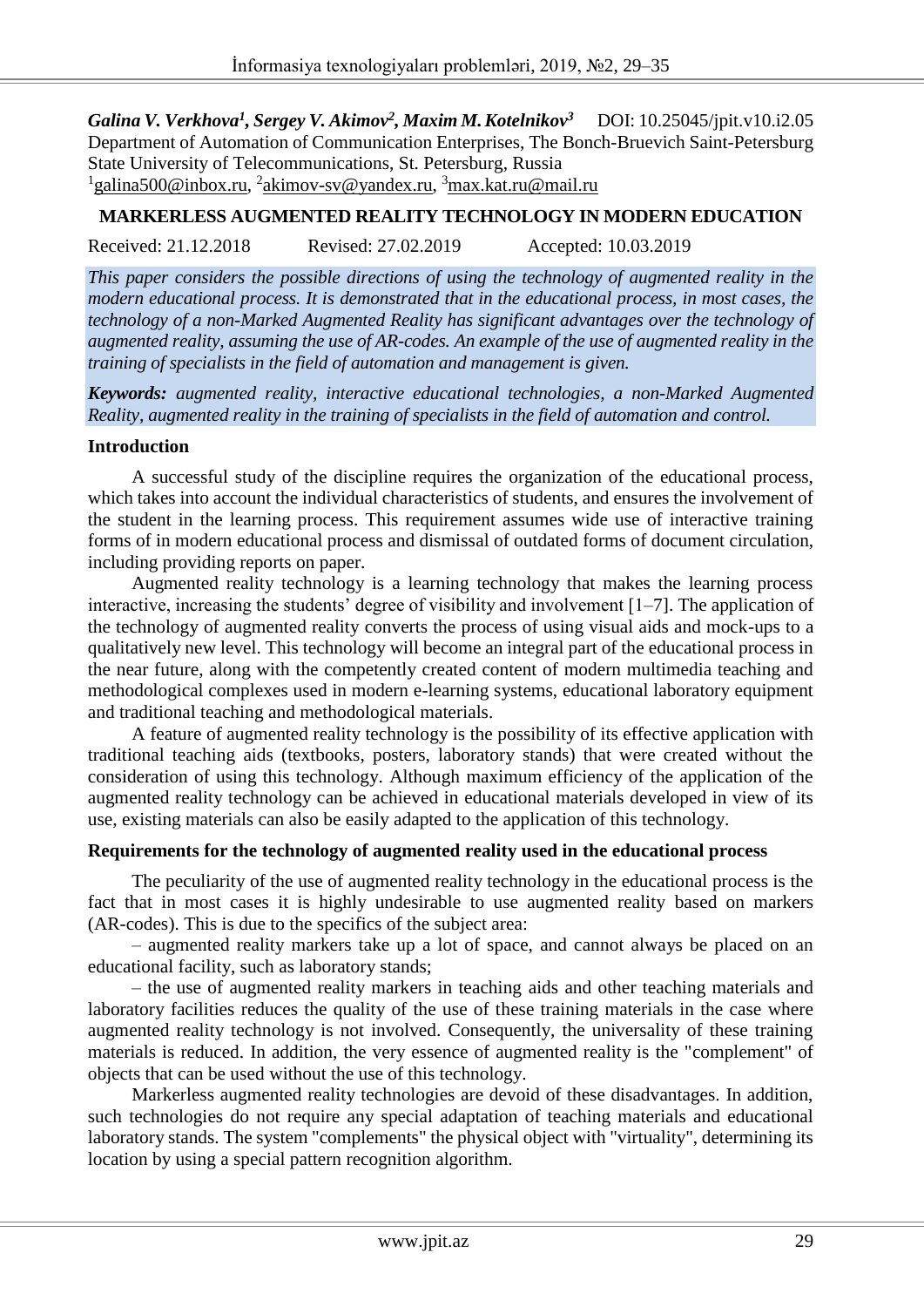In case of using markerless technologies, the adaptation of traditional teaching materials can be reduced to placing special small symbols informing the student that an augmented reality can be used here. Thus, the use of non-marking technology makes teaching materials equally convenient both in the case of traditional use and in the case of the technology of augmented reality.

Augmented reality markers in the educational process should be used only to set links to information resources in textbooks, slides and information boards when the direct use of hyperlinks for the user is impossible. But even here, in most cases, you should consider the use of markerless augmented reality technologies used in conjunction with symbols that inform the student about the availability of this technology.

Thus, the main requirements for the augmented reality technology used in the learning process are:

– equally convenient use of educational materials in the mode of using the augmented reality technology, and without it;

– avoiding information debris, in the form of markers of augmented reality, placed on the pages of the training manual, slides, posters, and stands;

– minimal adaptation of traditional teaching and methodological materials and existing teaching and laboratory stands to the possibility of effective use of the technology of augmented reality.

## **Technology of Augmented Reality in the Modern Educational Process**

Traditionally, for the better understanding and assimilation of the material, illustrative material is used, such as tables, diagrams, photographs, slides, printed editions of educational literature, mock-ups, and other visual aids. In connection with the emergence of new technologies, they are being replaced by digital images, presentations, 3D objects, and also the technologies of virtual and augmented realities that are gaining popularity. It is the modern interactive tools and technologies that bring into the learning process the bright three-dimensional images, the game element, activate the interaction of participants in the educational process, develop spatial thinking and skills in project activities.

The technology of augmented reality is necessary to supplement printed material and other physical objects by imposing virtual images. The technology of augmented reality is actively used in advertising, commerce, medicine, games, where it has demonstrated its effectiveness. Competent application of the technology of augmented reality in the learning process will certainly make it more effective and attractive for students. Table 1 presents the possible uses of Augmented Reality technology in education.

The conceptual model [8–11] of using the augmented reality technology in the framework of an interactive educational and methodical complex (*AR-EL*) is presented in figure 1. Three key objects are involved in this model: the interactive educational and methodical complex (*IEC*) of the e-learning system, the supplemented reality module (AR-T) and the supplemented (augmented) object:

$$
AR-EL = \langle IEC, AR-T, O \rangle \tag{1}
$$

A laboratory bench, an image on a computer monitor, a slide or a drawing in a training manual can act as a complementary object. As a module of augmented reality, any mobile device (smartphone, tablet) or glasses of augmented reality can act. The e-learning system used should allow the integration of the resource management module of augmented reality [12–15].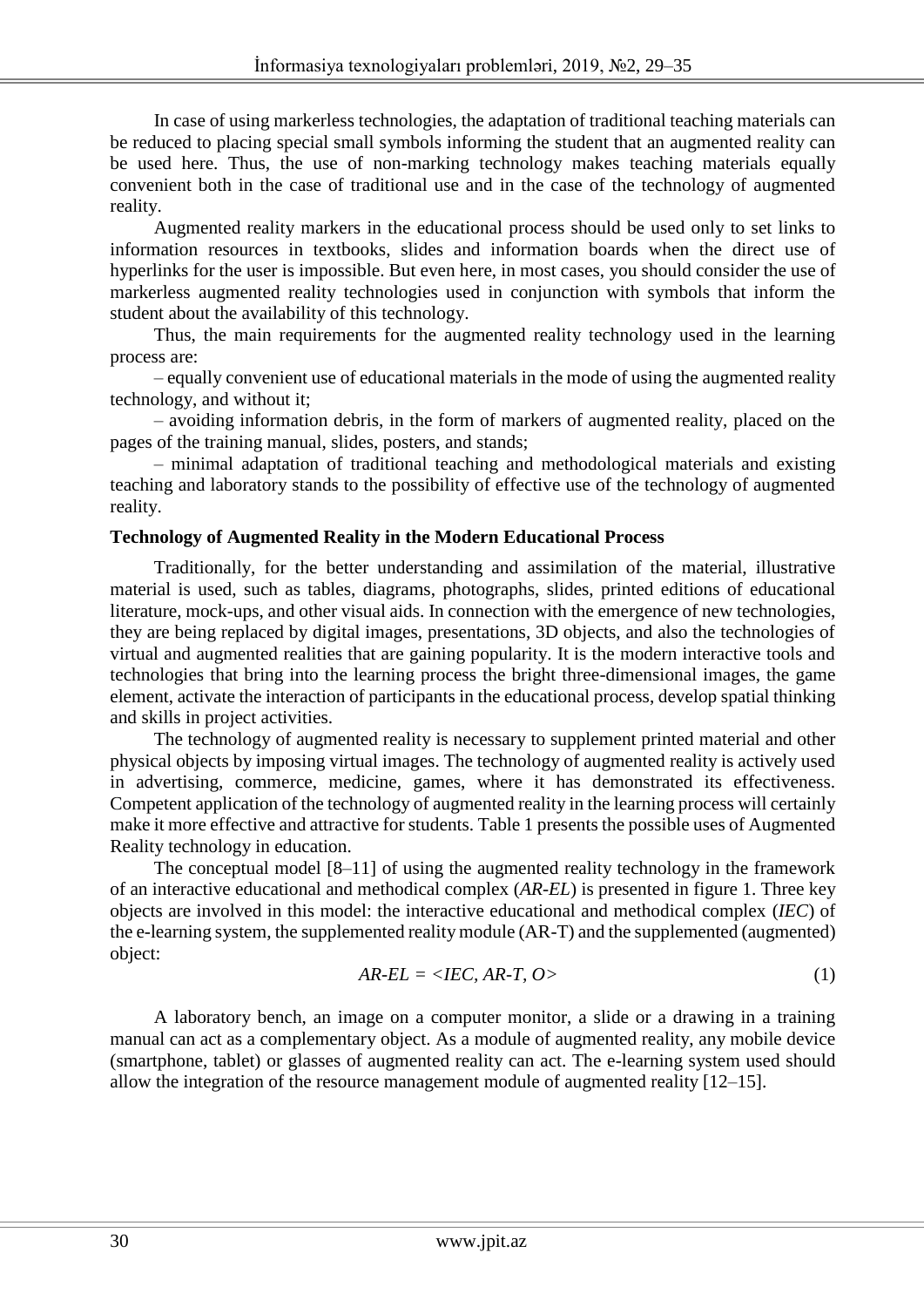Table 1

| Directions of use                                                           | Examples                                                                                                                                                                                                                                                                                                                                                                      |
|-----------------------------------------------------------------------------|-------------------------------------------------------------------------------------------------------------------------------------------------------------------------------------------------------------------------------------------------------------------------------------------------------------------------------------------------------------------------------|
| practical<br>Laboratory<br>and<br>work                                      | Guidelines for the implementation of laboratory work,<br>implemented as a supplemented reality application. This manual<br>is to support the AR-directory mode. The application of AR-<br>guidelines for the performance of laboratory works provides the<br>maximum degree of interactivity of Augmented Reality<br>technology.                                              |
| <b>Modern Textbooks</b>                                                     | Textbooks built on the basis of non-Marker technology<br>augmented reality. Combines the merits of the advantages of<br>traditional and interactive technologies, providing the student<br>with the opportunity to study the material in the most convenient<br>way for him. The triad is the most effective electronic resource -<br>a paper publication - augmented reality |
| Use of Augmented Reality<br>Markers as references to<br>information sources | Textbooks, methodical materials, diaries, student notebooks,<br>slides. it is advisable to use markers of augmented reality only as<br>references to resources, in all other cases, the non-marking<br>technology of augmented reality is more preferable                                                                                                                     |
| <b>Project Activities</b>                                                   | Creation of blocks, links for demonstration and support of design<br>solutions                                                                                                                                                                                                                                                                                                |
| Informing students                                                          | Substitution of paper ads, comments, announcements using AR<br>tags, and also by means of a non-marking technology of<br>augmented reality                                                                                                                                                                                                                                    |
| Demonstration of complex<br>processes                                       | Detailed reproduction of complex processes, some of which can<br>not be recreated without the use of specialized technological<br>equipment. Demonstration of processes can be superimposed on<br>images placed on visual aids and other educational materials,<br>including slides                                                                                           |

## **An example of using the technology of augmented reality in the training of specialists in the field of automation and control in technical systems**

Prof. M.A. Bonch-Bruevich of "Automation of communication enterprises" department of St. Petersburg State University of Telecommunications has developed the AR-Tutor software, which ensures the use of markerless and marker technologies of augmented reality in the learning process. Tested operation of this software has shown the promise of using a non-marking technology of augmented reality while training specialists in the field of automation of technological processes and production and management in technical systems.

Figure 2 demonstrates an example of the use of a non-marking technology of augmented reality in conjunction with a traditional printed publication when students study the work of a training laboratory stand.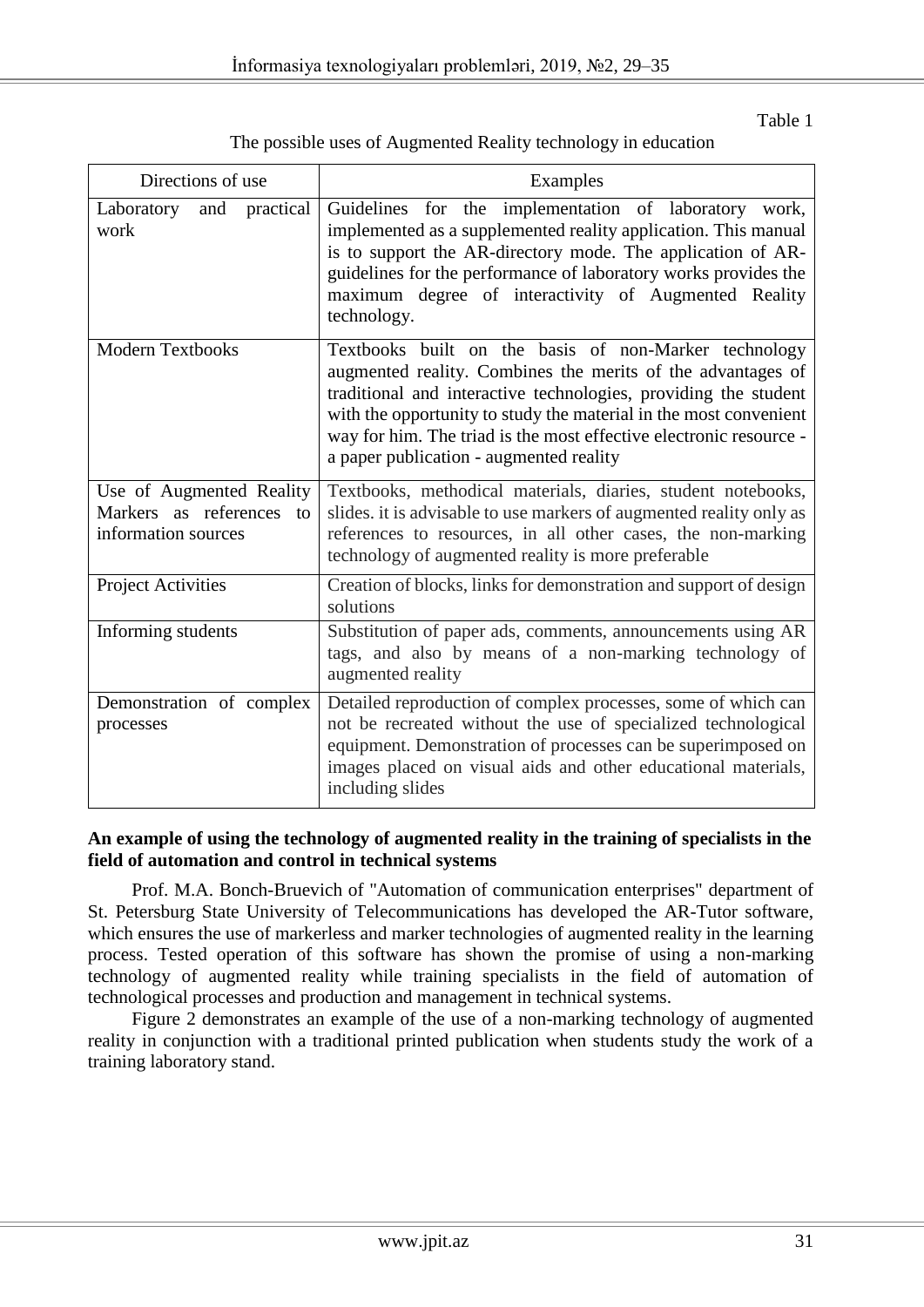

Figure 1. A conceptual model of the learning process using augmented reality technology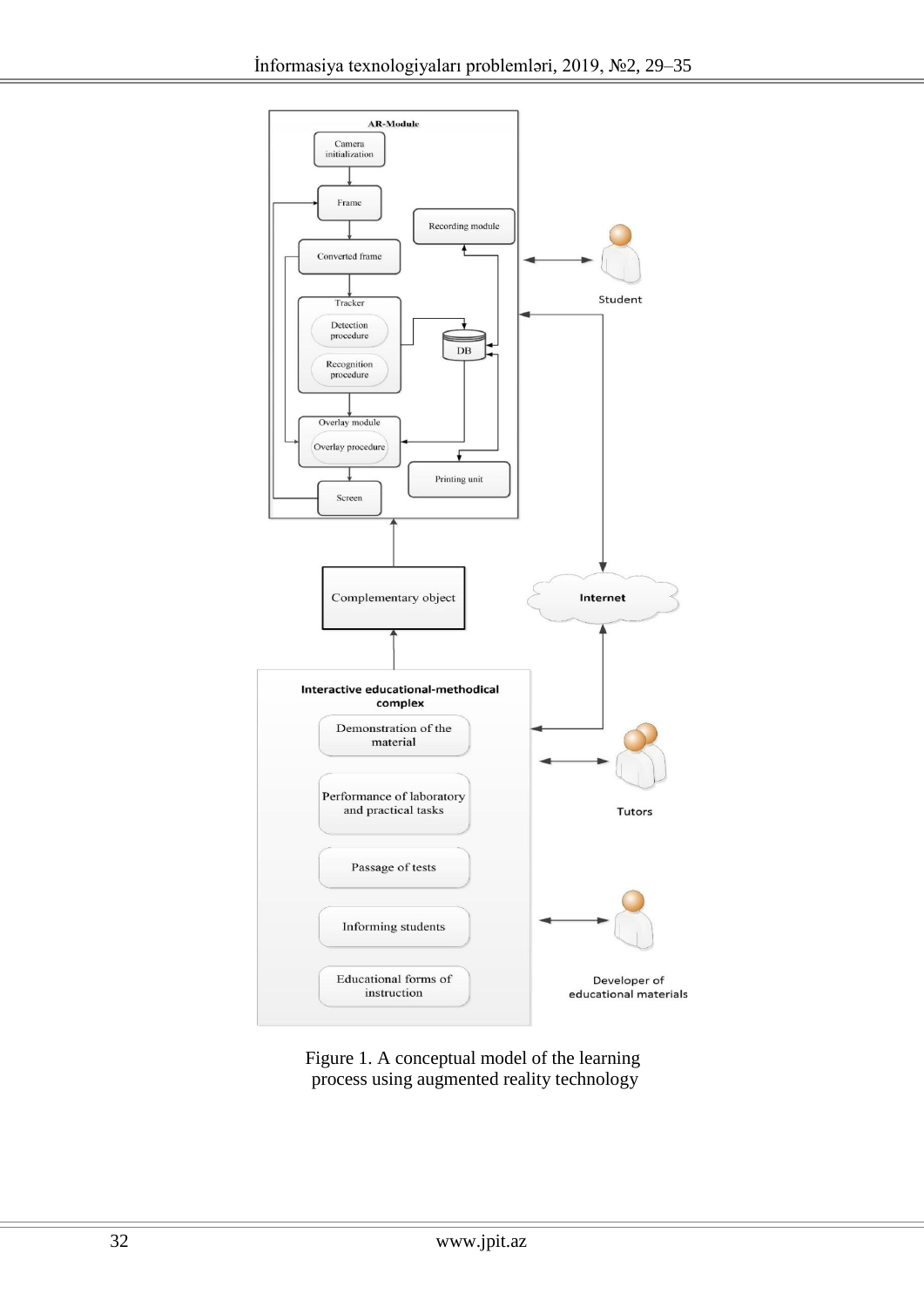

Figure 2. Application of the non-marking technology of augmented reality while studying the functioning of the automation device using a traditional printed training manual

The use of the non-marking technology of augmented reality does not require any substantial reworking of existing teaching aids. As can be seen from figure 2, the virtual addition is directly superimposed on the image in the teaching aid, which is recognized by special software. For comparison, figure 3 shows the use of Augmented Reality technology, based on the use of ARcodes. As you can see, in this case, AR-codes occupy a significant area on the training manual page, completely replacing the image. This example demonstrates the inexpediency of using augmented reality technology based on AR-codes for similar purposes.



Figure 3. An example of using the technology of augmented, reality-using AR-codes, together with a traditional printed educational publication

Figure 4 demonstrates the use of Augmented Reality technology in preparation of students for laboratory work. In this case, the supplemented reality application is used as an online reference. Virtual addition provides the student with the necessary information, including videos that demonstrate the work with various elements of the training laboratory stand.

Figure 5 shows an example of the student's withdrawal from methodological recommendations, taking into account his individual task.



Figure 4. The example of using Augmented Reality technology in preparation for laboratory work.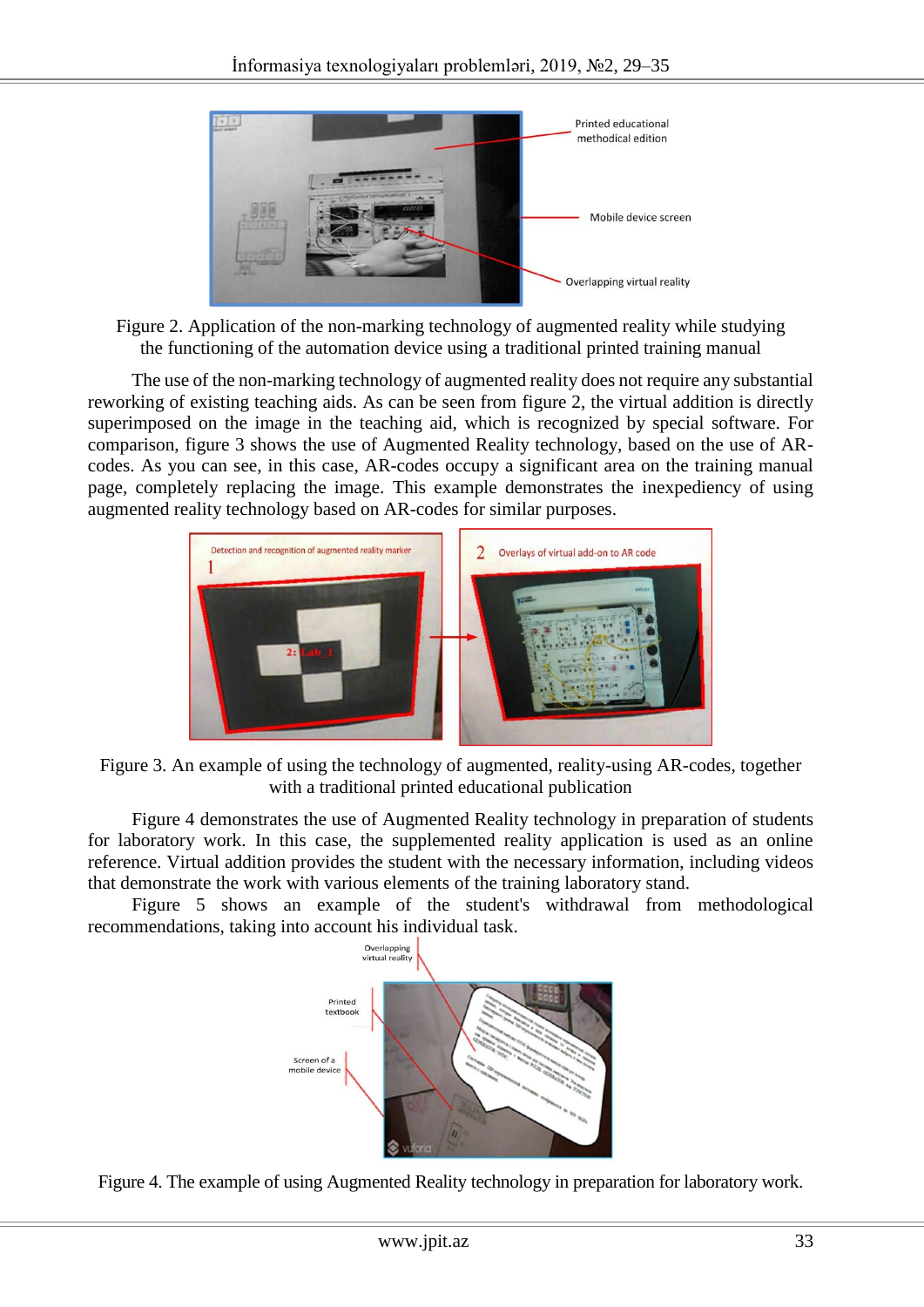

Figure 5. An example of the application of the technology of augmented reality in the process of performing laboratory work

## **Conclusion**

The use of augmented reality technology in the educational process is apparent from the presented materials. Augmented reality technology can be used as an integral part of the interactive educational and methodical complex of the discipline, as well as with traditional educational materials. Augmented reality technology makes the educational process more interactive, increases the involvement degree of the student in the educational process, allows the student to gain experience with this technology in the field of his future professional activities.

Specifics of the subject area should be taken into account and use the technologies that are adequate to solve specific educational problems. The article shows that in most cases in the educational process it is advisable to use the markerless technology of augmented reality, which provides equally convenient use of educational materials both in the mode of using augmented reality technology and without it. Augmented reality technology based on AR-codes should be used only in cases where it is necessary to provide an information resource with a link, and the direct use of hyperlinks is impossible for the user.

# **References**

- 1. Kollatsch C., Schumann M., Klimant P., Lorenz M. Industrial Augmented Reality: Transferring a Numerical Control Connected Augmented Realty System from Marketing to Maintenance / 2017 IEEE International Symposium on Mixed and Augmented Reality (ISMAR-Adjunct), 2017, pp.39–41.
- 2. Albert A. The Augmented Library: An Approach for Improving Users Awareness in a Campus Library / 2017 IEEE International Symposium on Mixed and Augmented Reality (ISMAR-Adjunct), 2017, pp.15–19.
- 3. Yaman O., Karakose M. Development of image processing based methods using augmented reality in higher education / 15th International Conference on Information Technology Based Higher Education and Training (ITHET), 2016, pp.1–5.
- 4. Verkhova G.V., Akimov S.V., Gusev A.N. Information environment for the training of highly qualified personnel in the system of continuous education / Proceedings of 2017 IEEE 6th Forum Strategic Partnership of Universities and Enterprises of Hi-Tech Branches (Science. Education. Innovations), SPUE 2017, pp.77–80. DOI: 10.1109/IVForum.2017.82 46056.
- 5. Morey S., Tinnell J. Augmented Reality: Innovative Perspectives across Art, Industry, and Academia. Parlor Press, 2016, 368 p.
- 6. Verkhova G.V., Akimov S.V. Electronic educational complex for training specialists in the field of technical systems management / Proceedings of 2017 IEEE 2nd International Conference on Control in Technical Systems, CTS 2017, pp.26–29. DOI: 10.1109/CTSYS.2017.8109479.
- 7. Benderson B.B. Audio Augmented Reality: A Prototype Automated Tour Guide. Archived 1 July 2002 at the Wayback Machine Bell Communications Research / ACM Conference